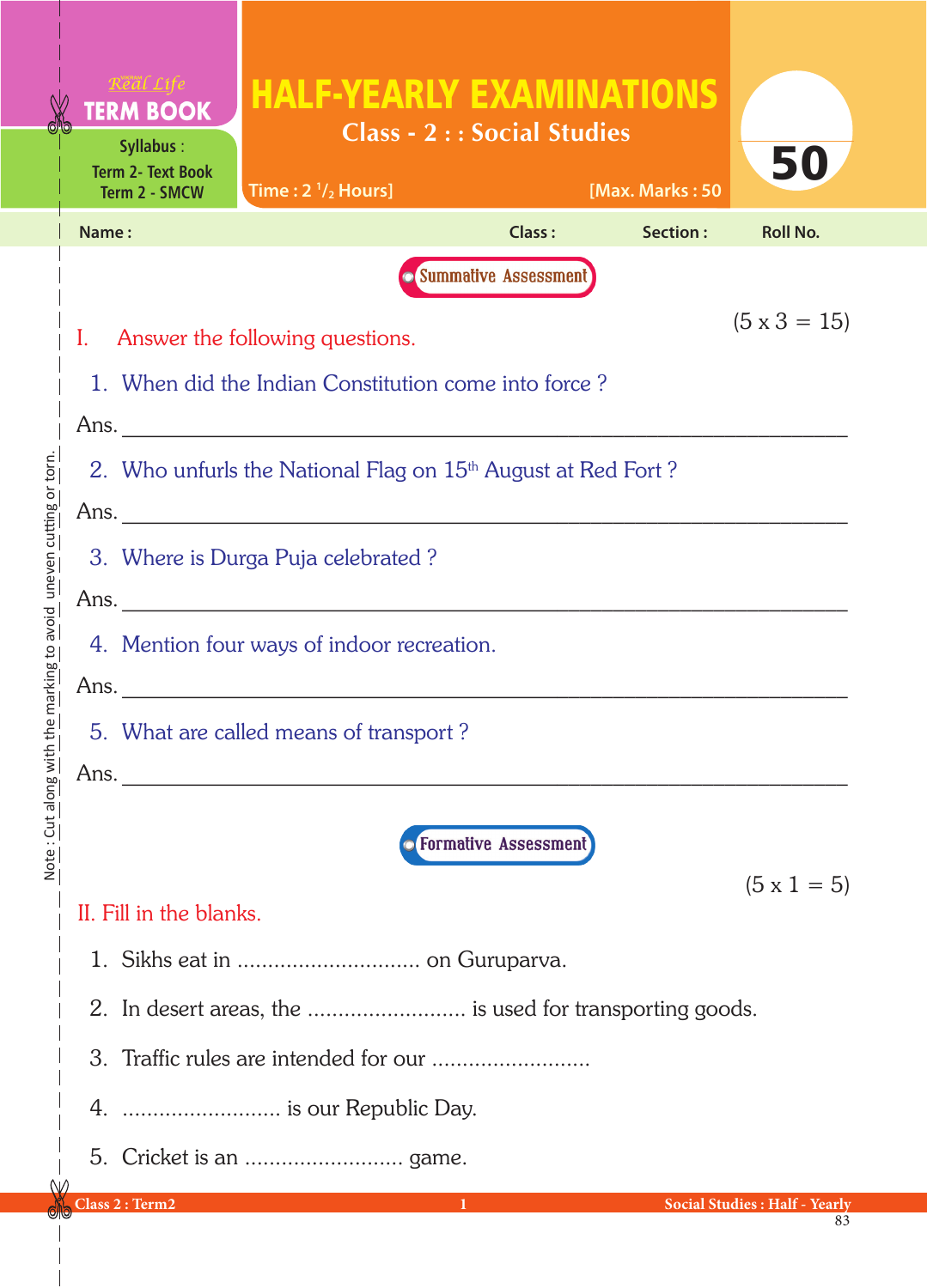$(5 \times 1 = 5)$ 

 $(5 \times 1 = 5)$ 

## III. Write 'T' for 'True' statements and 'F' for 'False' statements.

| 1. Gandhiji died on 2nd October.                         |       |  |
|----------------------------------------------------------|-------|--|
| 2. Ships travel very fast.                               | $($ ) |  |
| 3. Holi is the festival of lights.                       | (     |  |
| 4. Christmas is celebrated on 26 <sup>th</sup> December. | (     |  |
| 5. Recreation is a waste of time.                        | (     |  |
|                                                          |       |  |

## IV. Match the following.

A B

- 1. Holi ( ) a) Gandhi Jayanthi 2. Sunsets ( ) b) East 3. Guru Nanak was the founder of ( ) c) Festival of colours 4. Sun rises ( ) d) West 5. October 2nd ( ) e) Sikh religion
- V. Fill up the festival puzzle.

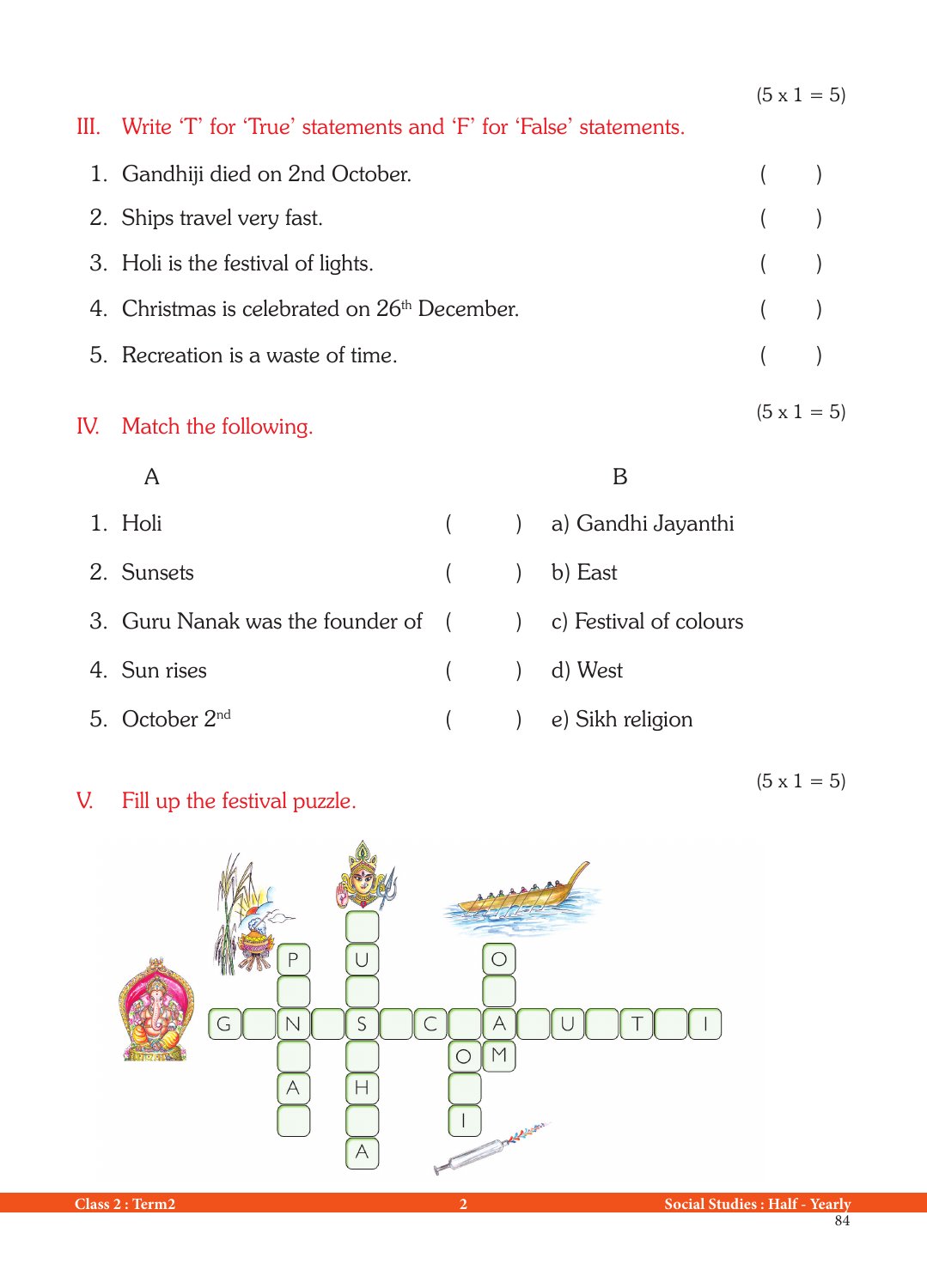VI. Write the missing letters. VII. Choose the correct answer. 1. Onam is celebrated in ( ) a) Karnataka b) Kerala c) South India 2. Santa Claus comes on ( ) a) Ramzan b) Christmas c) Deepavali 3. \_\_\_\_\_\_\_\_\_\_\_\_\_\_\_\_\_\_\_\_ is our national festival.  $($ a) August  $15<sup>th</sup>$  b) January  $26<sup>th</sup>$  c) October  $2<sup>nd</sup>$ 4. Right side of the map ( ) a) East b) West c) South 5. We should cross the road at ( ) a) Foot path b) Zebra crossing c) Junction  $(5 \times 1 = 5)$  $(5 \times 1 = 5)$ 1.  $C$   $LE$   $AR$   $\_$   $ON$ 2. J  $Y$   $N$   $N$ 3. R  $\_$  MZ  $\_$ 4. I  $D$   $D$   $P$   $N$   $E$   $C$ 5. CE  $-$  B  $-$  T  $-$  D